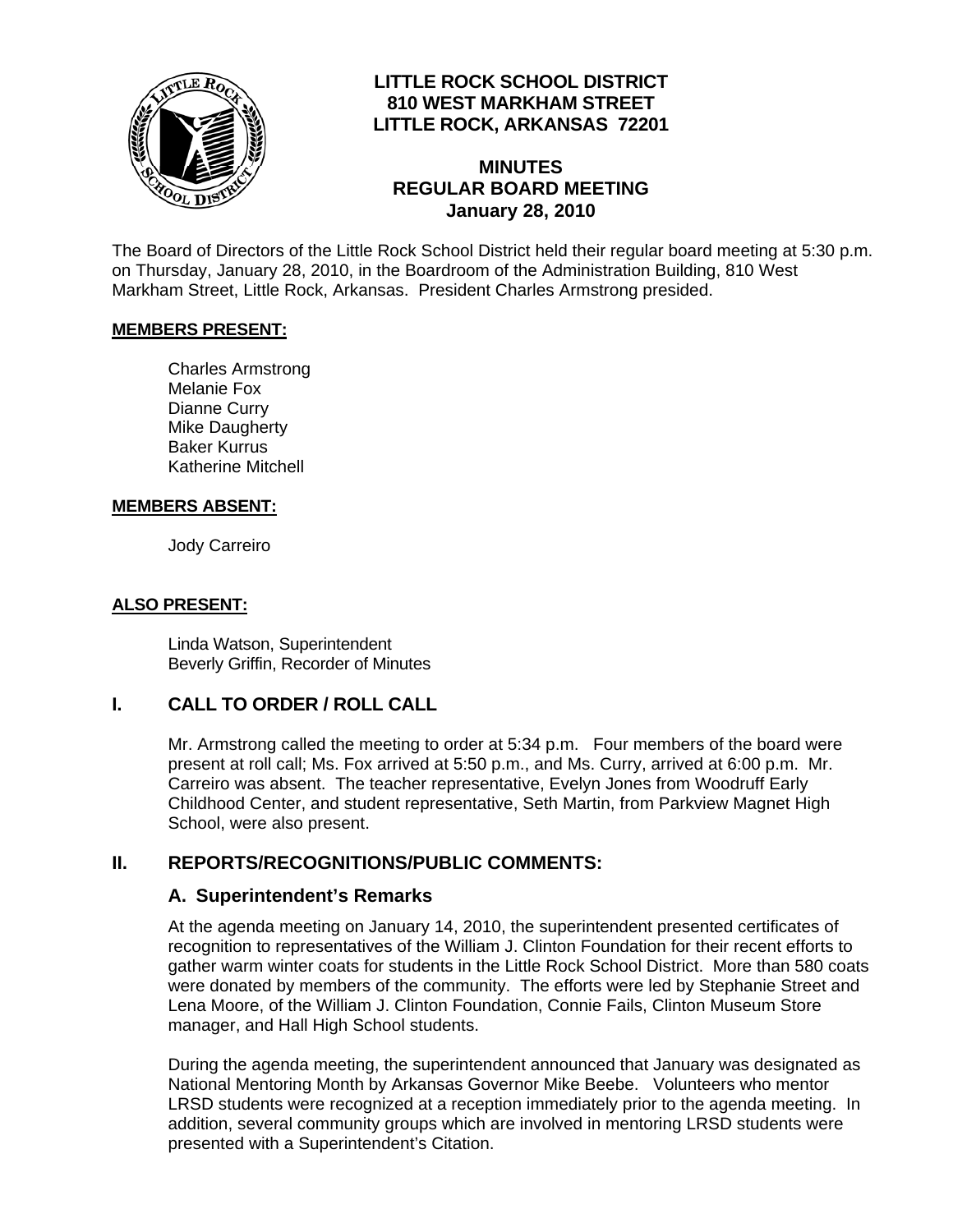Board Meeting January 28, 2010 Page 2

Representatives of the following groups were recognized:

- − Step Ministries Encouragers Program
- − No Excuses
- − Women of Dunbar
- − OK Mentoring Program
- − Men of Dunbar
- − Village Initiative
- − Amigos
- − Children International
- − Big Brothers Big Sisters Bigs in Schools
- − Grow Program Junior League of Little Rock
- − No Boundaries
- − L'Oreal
- − McClellan Student Council
- − St. Vincent Health

#### A group of students and teachers from Central High School were recognized for their involvement in the publication of *Beyond Central, Toward Acceptance: A Collection of Oral Histories from the Students of Little Rock Central High.*

Dr. Watson explained that the project started five years ago as a civics class assignment. Students were required to interview someone about their experiences with discrimination or their personal experiences during the civil rights struggle. Out of that assignment a website was established [\(www.lrchmemory.org](http://www.lrchmemory.org/)) and the students chose interviews to be included in the book. Students involved included editors-in-chief, **Mackie O'Hara** and **Alex Richardson**; editing team members **Muhammed Abu-Rmaileh, Hamza Arshad**, **Sarah Evans**, **Clayton Gentry**, **Magdalene James**, **Sarah Kline**, **Aya Kondo**, **Josh Lintag**, **Sarah Lintag**, **Siteng Ma**, **Ghassan Mahkoul**, **James Nunnley**, **Chelsi Page**, **Sydney Sloan**, **Khaylin Williams**, **Tashayla Withers**, **Yi Wu** and **Aaron Yin**; and the reading team **Autumn Brown**, **Amanda Carreiro**, **Ascha Fairmon**, **Catherine Fox**, **Helio Liu**, **Kierra Porter**, **Bianca Reese**, **Nicole Sullivan**, **Helen Wilson** and **Bob Zhao**.

The faculty members who were involved in the production of project included **Mike Johnson**, **Adam Kirby**, **Cynthia Mahomes Nunnley**, **Keith Richardson** and **George West** from the Civics Department; **Rex Deloney**, **Jason McCann**, **Lynn Smith** and **Nancy Wilson** from the Art Department; **Kim Dade** and **Agnolia Gay** from the Drama Department; **Scott Hairston**, **Sharolyn Jones-Taylor** and **Sarah Schutte** from the English Department; and **April Rike** and **Kirby Shofner** who served as the Technology Team.

Dr. Watson announced that the Arkansas School Boards Association had set January 24 – 30, 2010 as Arkansas School Board Member Recognition Week. In appreciation for the services provided by the LRSD Board members, a copy of *Beyond Central, Toward Acceptance: A Collection of Oral Histories from the Students of Little Rock Central High* will be placed in each school library.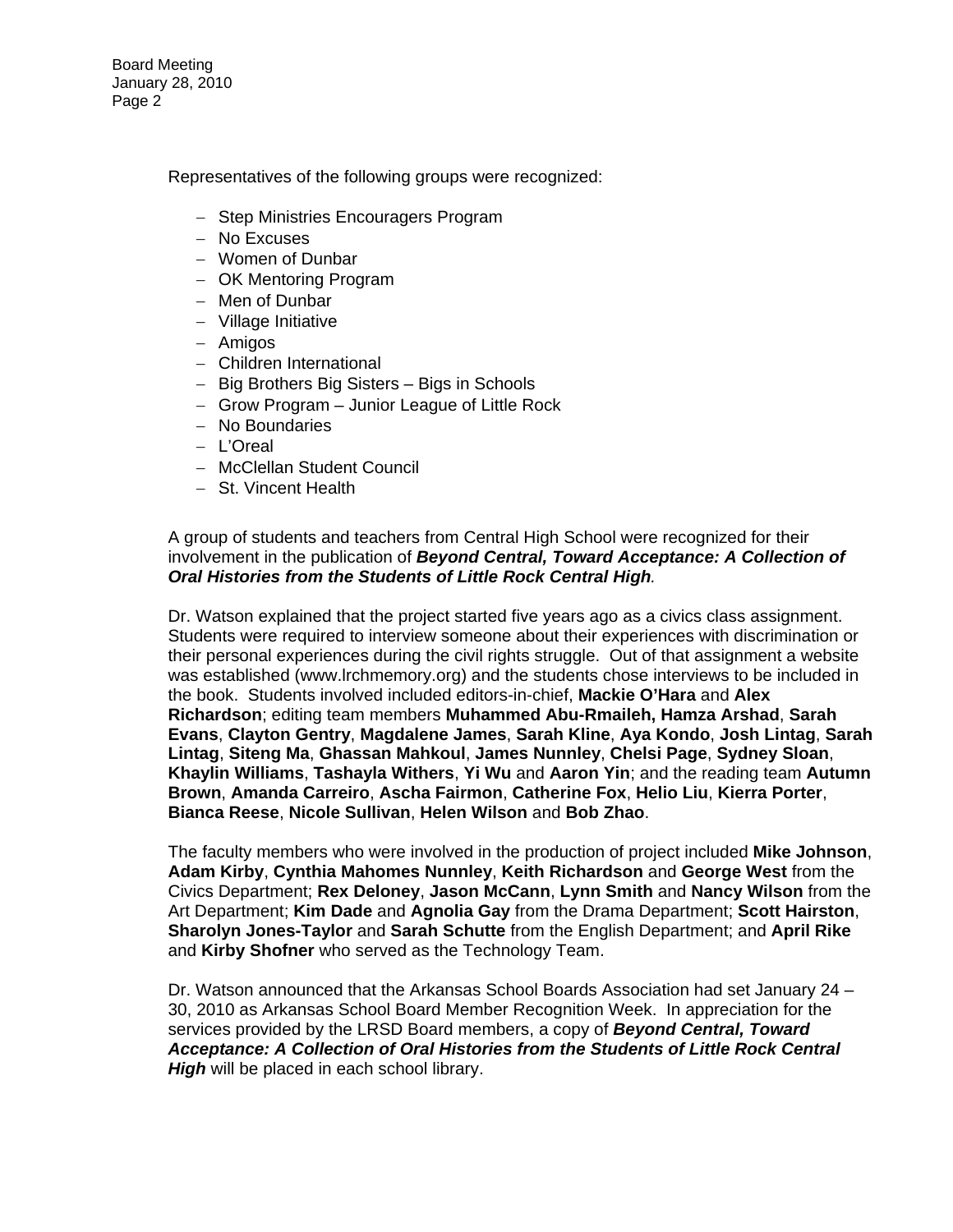**John Allen Riggins**, a senior at Central High School, was recognized as being the driving force behind Central's proposal to obtain a sapling from the horse chestnut tree that stood outside Anne Frank's window and which she wrote about in *The Diary of Anne Frank*. As the 150-year-old tree reached the end of its life, saplings were harvested and are now being planted around the world to carry on Anne Frank's message of tolerance. Eleven saplings will come to the United States, and Arkansas is the only state to receive two – one at Central High School and one at the Clinton Presidential Center.

Certificates of appreciation were presented to the student ex-officio for the month of January, **Seth Martin** from **Parkview High School**, and the teacher representative **Evelyn Jones** from **Woodruff Early Childhood Center**.

## **B. Partners in Education**

Prior to the board's agenda meeting on January 14, 2010, members of the Volunteers in Public Schools Board hosted a reception for the district's volunteer mentors in celebration of National Mentoring Month. Myrtle Withers, the mentoring program coordinator, announced the winners of a student contest in which students wrote a letter to share how much their mentors meant to them.

A few of the "thank your mentor" contest winners read their letters. Antoine Curry from Mann Middle School, won first place at the middle school level; Shavvonna Alexander, also from Mann, won second place; Nathan Collins, from Booker Magnet won first place at the elementary level, and Darian Walker from Brady Elementary won second place. Jessica Watts, counselor from Brady Elementary, read Darian's letter to his mentor.

Debbie Milam presented one new partnership for the board's review:

**Bank of the Ozarks** represented by *Jennifer Woolman*, in partnership with **Brady Elementary School**, represented by *Principal Ada Keown* 

Dr. Mitchell made a motion to approve the partnership; Mr. Kurrus seconded the motion and it **carried unanimously**.

#### **C. Remarks from Citizens**

No citizens signed up to address the board.

## **D. Little Rock PTA Council**

No comments.

#### **E. Little Rock Classroom Teachers Association**

**Cathy Koehler** was unable to be present, but sent greetings.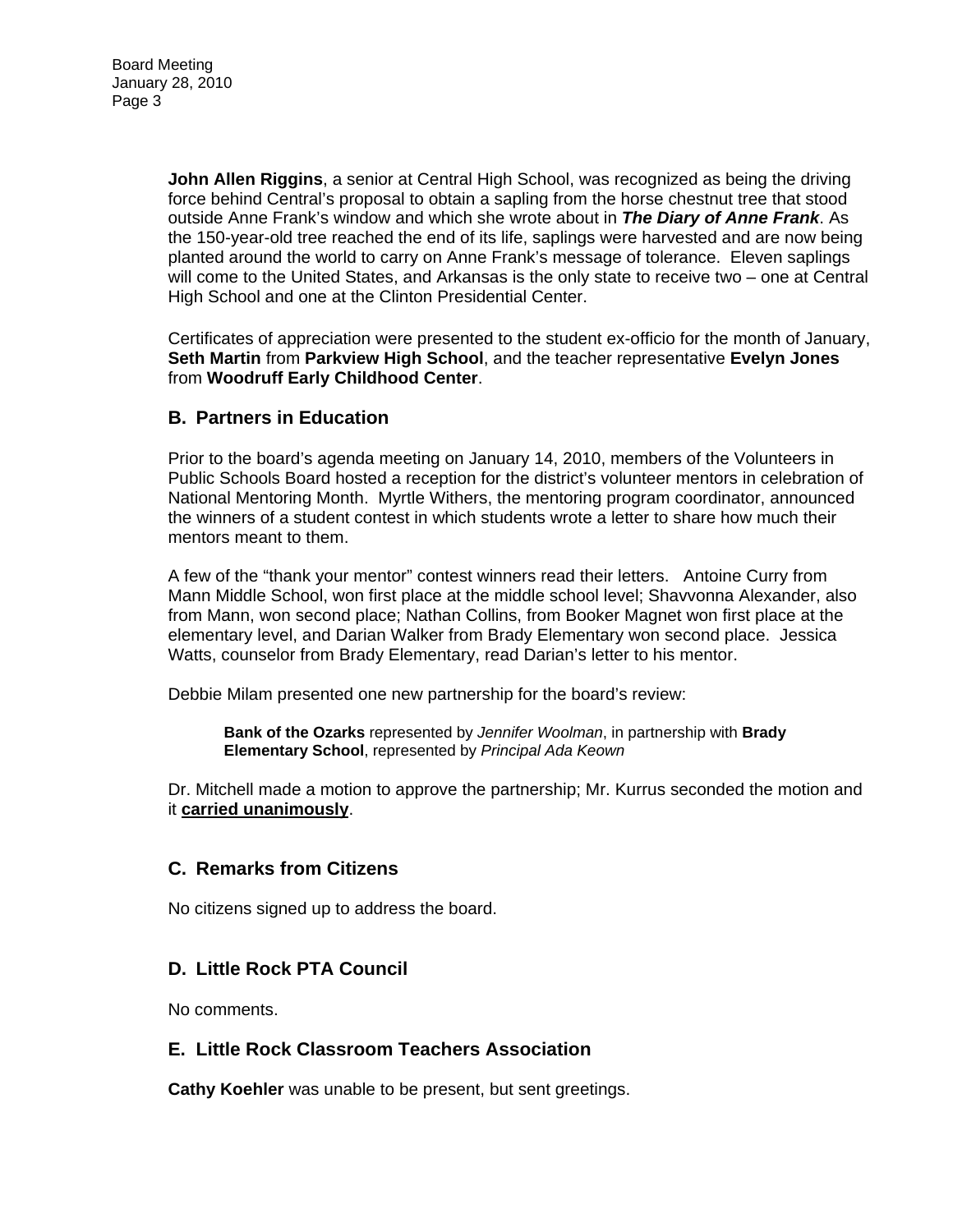## **III. REPORTS AND COMMUNICATIONS**

#### **A. Remarks from Board Members**

**Dr. Mitchell** expressed appreciation to all of the mentors who were present at the agenda meeting, and she encouraged other volunteer mentors to serve in our schools. Also, Dr. Mitchell expressed appreciation to teachers and others who are exerting special efforts to prepare students for Benchmark and end of course exams. She encouraged students to do their best to prepare and to do their best on the tests.

**Mr. Kurrus** reported that he had been attending high school basketball games, noting that the LRSD had three of the top 10 teams in the state. He encouraged the audience to go to a high school basketball game, and he thanked the high school coaches who are genuinely dedicated to their students both on and off the court.

Mr. Kurrus also reported that he had spoken at the last PTA Council meeting, providing a strategic planning update. He stated that this was an "incredible time to be involved in public education," noting how many important educational issues are currently in the news.

**Dr. Daugherty** expressed condolences to two families who recently lost loved ones. One was a former neighbor, and the other was a former state representative, Sharon Dobbins.

**Mr. Armstrong** asked parents and community members to become involved in public education, and he thanked the mentors who were present tonight.

## **B. Legal Update**

Mr. Eddings provided a brief report to the board regarding settlement of an outstanding lawsuit. A trial date has been set for April, and he will return a recommendation for the board's consideration in February.

Mr. Heller arrived at 6:20 p.m. and reported briefly. He was just returning from federal court where the North Little Rock School District's request for unitary status was being heard by Judge Miller.

Mr. Heller reported that he had filed motions with the court asking that no inter-district issues be allowed in these proceedings in order to prevent state desegregation settlement issues from being considered as part of the unitary status hearings. The Pulaski County Special School District had filed a motion to prevent the LRSD from participating in their hearings; however, the judge denied that motion, allowing the LRSD to participate. The PCSSD unitary status hearing is set to begin on February 22.

Mr. Heller also reported that the ADE board had voted to remove conditions previously placed on the LR Urban Collegiate Public Charter School. The LRSD had requested that the charter applicants be required to follow the conditions in their charter application, which were to serve lower performing and lower socio economic students. Mr. Heller read from the minutes of the state board meeting, which acknowledged that the charter review process had been deficient. The minutes specified the difficulty of providing an education to lower performing lower socio economic population.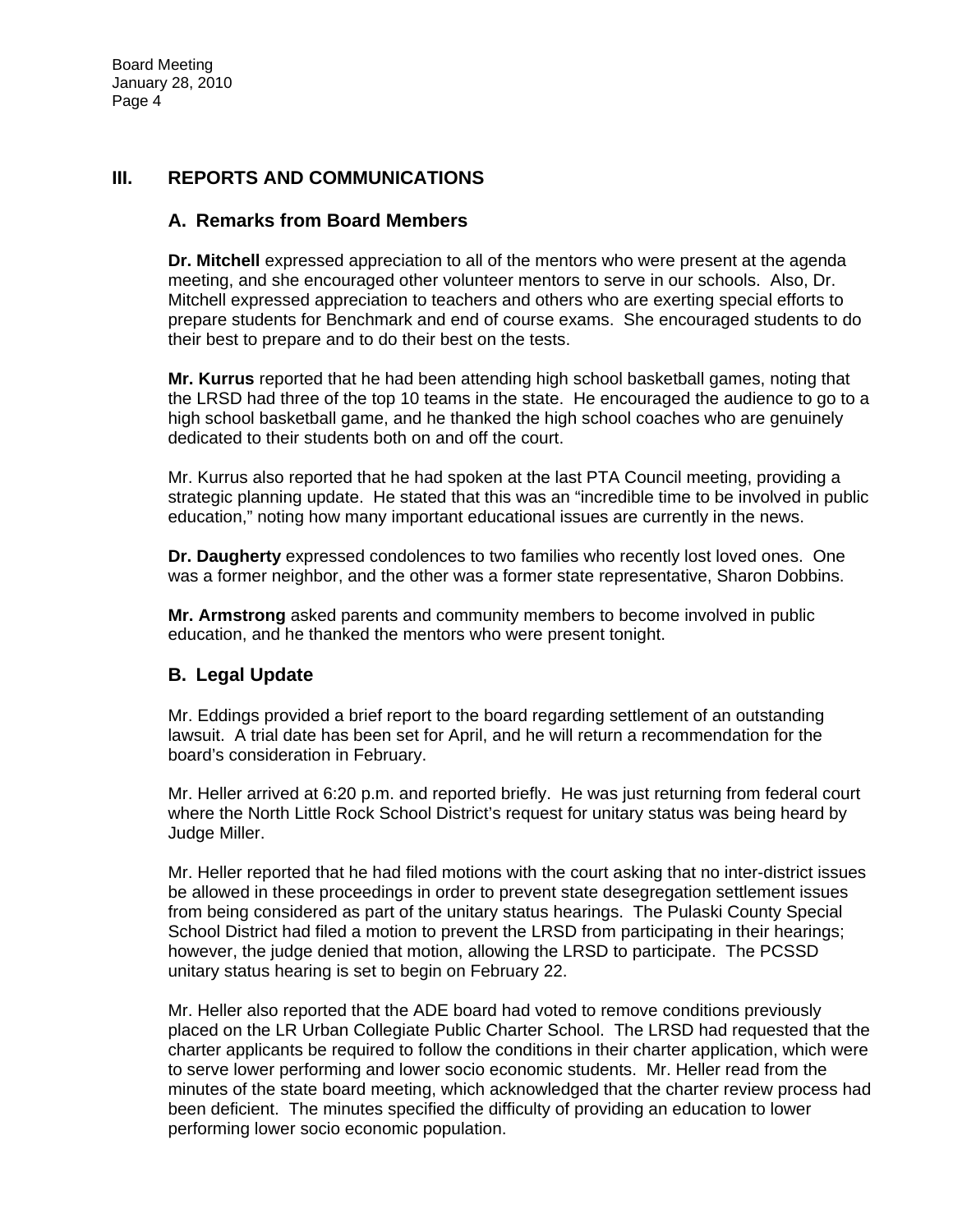Under the terms of Arkansas charter school laws, annual reports are to be filed with the ADE. As of now, only one charter school, the KIPP School in Helena, had filed a report. The ADE acknowledged that it is their responsibility to ensure that the reports are done, and that charter schools are appropriately monitored. They admitted that they have done a poor job of policing that aspect of the charter operations.

Mr. Heller reported that he had begun a discussion with Scott Richardson, requesting that the LRSD have an opportunity to discuss decisions regarding approval of charters prior to their unconditional approval. He noted that the parties were close in coming to an agreement on settlement of funding issues, but that no agreement had been reached on the state's continuing to grant unconditional approval of charter schools.

Dr. Daugherty made comments regarding the reversal of the state's decision to hold the LR UC PC School to the specifications written in their charter application. He noted that the LRSD is being held to an impossible standard when the highest performing students are allowed to leave for charter schools.

Mr. Kurrus stated that the LRSD had anticipated these very issues with this and previous charter applications. He expressed hope that some progress might be expected if the ADE follows through with requirements for charter to schools to monitor and report to determine if the schools are meeting their goals and reaching the students. He questioned why the state would approve a charter school "right on top" of an LRSD school which is now operating under state-directed school improvement efforts.

Mr. Kurrus also discussed the potential for the new charter school to be a racially identifiable, one-race, one gender, segregated school. He questioned why the State would get involved in the creation of another one-race institution.

# **C. Report: Quiz Bowl**

Mr. Frank Bateman, Director of the Arkansas Black History Quiz Bowl, provided information on the upcoming Quiz Bowl. The competition will be held on Saturday, February 20, 2010 at the Mosaic Templar Museum on Broadway in Little Rock. He announced that a study guide was available at their website, [www.arblackhistoryquiz.com.](http://www.arblackhistoryquiz.com/) Mr. Bateman noted that the winning team from 2009 was a ninth grade team from LRSD. Regional competitions will be held across the state, with a final championship competition on February 27, 2010.

Mr. Bateman encouraged board members to attend and to encourage students in the LRSD to participate.

# **D. PRE Quarterly Update**

The quarterly report from Planning, Research and Evaluation was provided as part of the board's agenda. Karen DeJarnette was present to respond to questions from the board.

# **E. Update: Student Tutorial Assistance and SES Report**

Dr. Watson reported that information on the SES and tutoring programs were provided as part of the board's agenda. In addition, Sadie Mitchell and Junious Babbs reviewed the reports provided and responded to questions.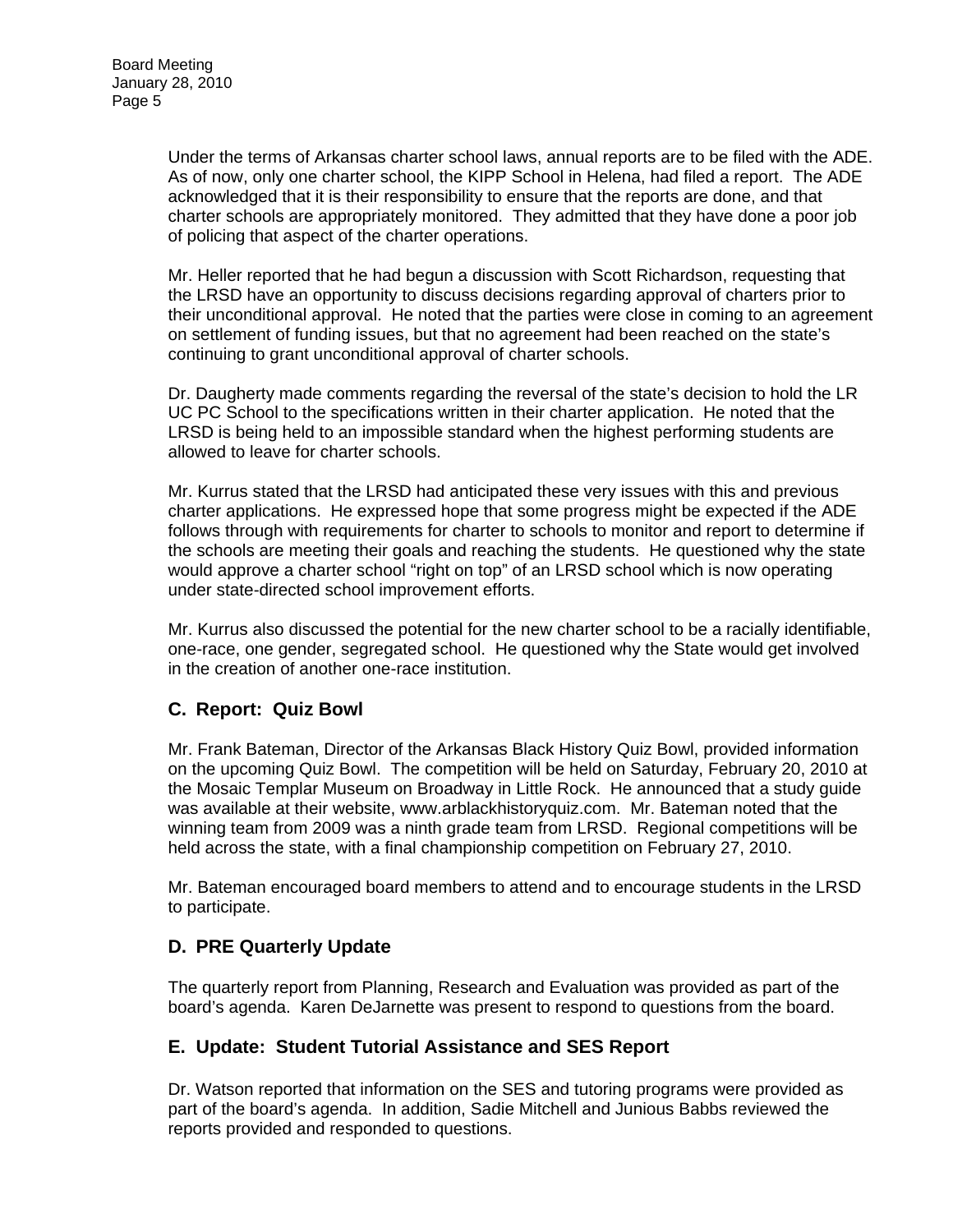Dr. Mitchell reported that at the elementary level, individualized tutoring plans are implemented at each school based on individual student needs. City Year students serve as tutors in some district schools, and various computerized programs are used to reinforce skills. Teresa Richardson, principal of McDermott Elementary School, reported that her staff and tutors focus on  $3<sup>rd</sup>$ , 4<sup>th</sup>, and  $5<sup>th</sup>$  grade students to prepare them for testing.

Tyrone Harris, principal of M. L. King Elementary and Karen Carter, principal of Meadowcliff Elementary, responded to questions from the board regarding their efforts to encourage parental participation in the after school tutoring programs. They reported that letters go to parents to encourage student attendance and activities including parents are provided. It was acknowledged that some students can't participate because they don't have transportation. Some SES providers offer services that can be done at home, and additional interventions are implemented for these students during the day.

Mr. Harris reported that the individual AIP's are used to identify the students who require after school support. The school staff makes an effort to serve students during the school day whenever possible by utilizing volunteers and mentors to work with students who aren't able to participate in the after school program. An example was the Encouragers Program whereby an interventionist works with the classroom teachers to make sure the students' needs are met.

Mr. Babbs reviewed the information provided on the secondary level summary report which was included in the board's agenda. He responded to questions, including information on the requirement for an SIP at the high school level for student athletes.

Board members requested information on the number of students participating in SES programs at each school. They requested statistics on the number who are eligible for services and how many are actually taking advantage of the tutoring available. There was also a request for information regarding the continuity between elementary to middle level tutoring services.

## **F. Communication with Parents and Community about Acts 2243 / 1307**

Dennis Glasgow reported to the board by providing a written report in the agenda and by responding to questions during the meeting. He reported that the district had taken all required and appropriate steps to inform students and parents about the rules governing End-of-Course Assessments and Remediation required by Act 2243 of 2005 and Act 1307 of 2009.

He stressed the importance of Act 1307 which changed the requirement to apply only to Algebra I and English II end of course exams starting in the 2013-14 school year. For endof-course exams in biology and geometry, students who are not proficient must participate in an Academic Improvement Plan (AIP) in order to get course credit. This is the same requirement that has been in place since 2005.

Due to the severity of the consequences for not passing the Algebra I EOC exam beginning with the students who take the test this spring, the district has taken many steps to notify parents and students about Act 1307 and Act 2243.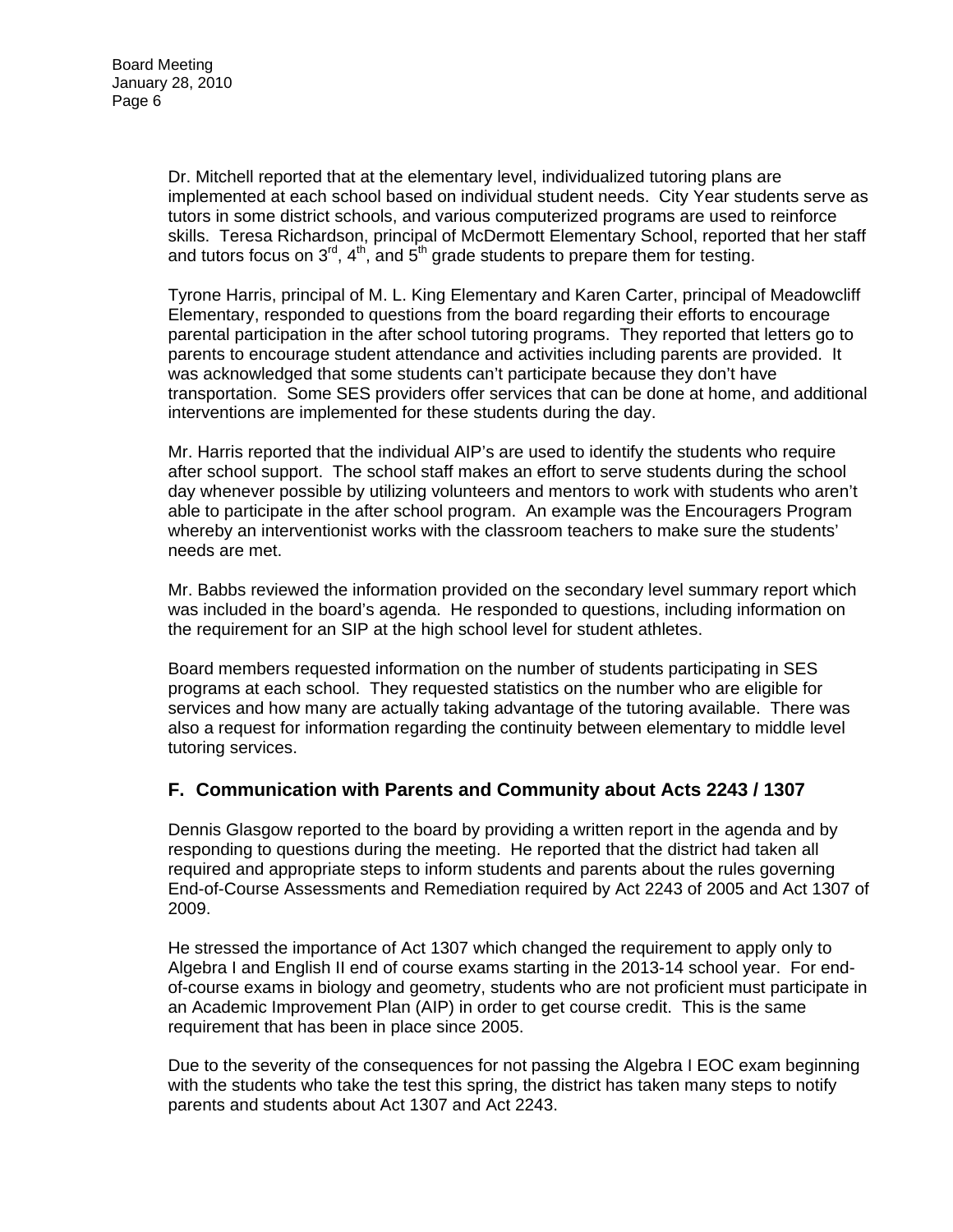## **G. Report: Grade Inflation**

Arkansas statutes require the Office of Public School Academic Accountability to report the number of students in each school in which more than twenty percent (20%) of the students received a letter grade of "B" or above but did not pass the End-of-Course assessment on the first attempt. For the 2008-09 school year a total of 58 high schools were identified. Little Rock schools identified in the report were Fair, Hall and McClellan.

Mr. Glasgow provided information for the board's agenda which specified the grade inflation data for the five LRSD high schools. Non-proficient students who received an appropriate grade (C or below) were not part of the calculation.

## **H. Update: ELL Program**

Karen Broadnax provided an overview of the ESL / ELL (English as a Second Language / English Language Learners) services provided in the LRSD. She reported that the majority of non-English speaking students in the LRSD speak Spanish. Chicot Elementary has the highest number of non-English speaking students, with Wakefield, Terry and Baseline following. At the secondary level, Hall High has the highest number of ELL students with Cloverdale, Henderson and Mabelvale following.

Dr. Broadnax responded to questions from the board and provided information regarding before and after school tutoring and summer programs available for these students. The goals of the program include ensuring that students acquire English language proficiency in the areas of reading, writing, listening and speaking, and gain cultural literacy to fully participate in the school, community, and greater community.

## **I. Strategic Plan Communications Contract**

Dr. Watson reported that the contract had not been finalized as of the date of this meeting and that additional information would be provided when it becomes available. Dr. Watson and Tiffany Hoffman reported that the timeline for rolling out the strategic plan would not be delayed and that the scope of work developed by the Commission co-chairmen Mr. Bolden, Mr. Argue was being followed.

## **J. Alternatives Unlimited, Incorporated**

Carol Green provided information for the board's agenda and reported that the draft contract provided by J. Vincent Brown and Alternatives Unlimited, Inc., had been reviewed and discussed in detail among the district staff and legal advisors. Provisions within the Arkansas Department of Education alternative education funding limitations would prevent the LRSD from using those funds for the AU program. Ms. Green and Superintendent Watson did not recommend that the board approve this for implementation in the LRSD at this time.

## **K. Internal Auditors Report**

Mr. Becker's report was provided as part of the board's agenda. Mr. Becker reported that Bank of America would be donating \$2,000 to the Computers for Kids programs. These computers will be provided to parents of students in the four-year-old program at no cost to parents.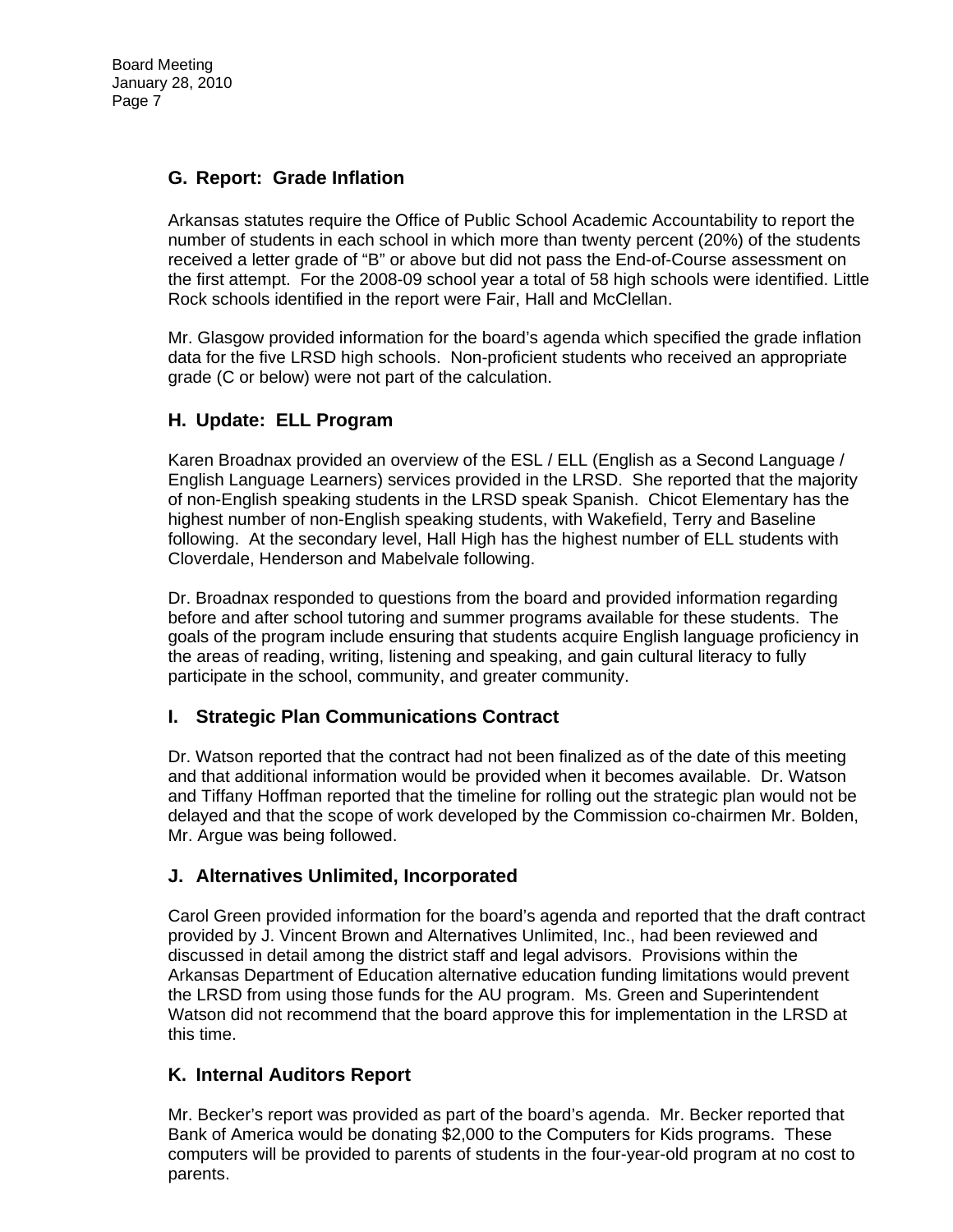## **L. Budget Update**

Mr. Bailey provided a brief overview of the current budget status. Ms. Fox requested an update on the stimulus funding expenditures to date, and Leroy Harris was present to provide a report. Mr. Harris was asked to be available at the February board meeting for a more detailed report.

Dr. Mitchell asked Mr. Bailey to provide a report to address some of the physical conditions of our buildings and what can be done to improve our buildings.

## **IV. APPROVAL OF ROUTINE MATTERS**

## **A. Donations of Property**

The board was asked to approve the receipt of recent donations to the district. The student ex officio, Seth Martin, read the list of donations. Ms. Fox made a motion to approve the donations; Dr. Mitchell seconded the motion and it **carried unanimously**.

| <b>SCHOOL/DEPARTMENT</b>        | <b>ITEM</b>                                                                                       | <b>DONOR</b>                                                  |
|---------------------------------|---------------------------------------------------------------------------------------------------|---------------------------------------------------------------|
| <b>Carver Magnet Elementary</b> | Twelve I-pod sets, valued at \$2,512.00<br>and \$658.00 for audio books to be<br>played on I-pods | <b>Hawker Beechcraft</b>                                      |
| <b>Terry Elementary</b>         | \$438.00 cash for student achievement<br>programs and weekly prizes for<br><b>Terrific Tigers</b> | Rogers SDI Holdings, LLC dba<br>Sonic Drive-In                |
|                                 | Support for 13 families during<br>Christmas Angel Tree project                                    | Little Rock Christian Academy                                 |
|                                 | Nine bicycles for needy students for<br>Christmas                                                 | The Church at Rock Creek                                      |
|                                 | Complete meals for 25 adopted<br>familes at Christmas, valued at \$30.00<br>per family            | Immanuel Baptist Church                                       |
|                                 | \$200.00 cash for student support at<br>Christmas                                                 | <b>Asbury United Methodist Church</b>                         |
|                                 | \$500 cash to provide clothing for 25<br>students                                                 | Asbury Cornerstone Men's Bible<br><b>Study Class</b>          |
|                                 | \$62.83 cash to be used as needed                                                                 | <b>Asbury United Methodist Sundy</b><br><b>School Classes</b> |
| Woodruff Early Childhood Center | \$600.00 cash to provide incentives<br>and materials for faculty and staff                        | Dayspring Behavioral Health<br>Services of AR                 |

## **DONATIONS**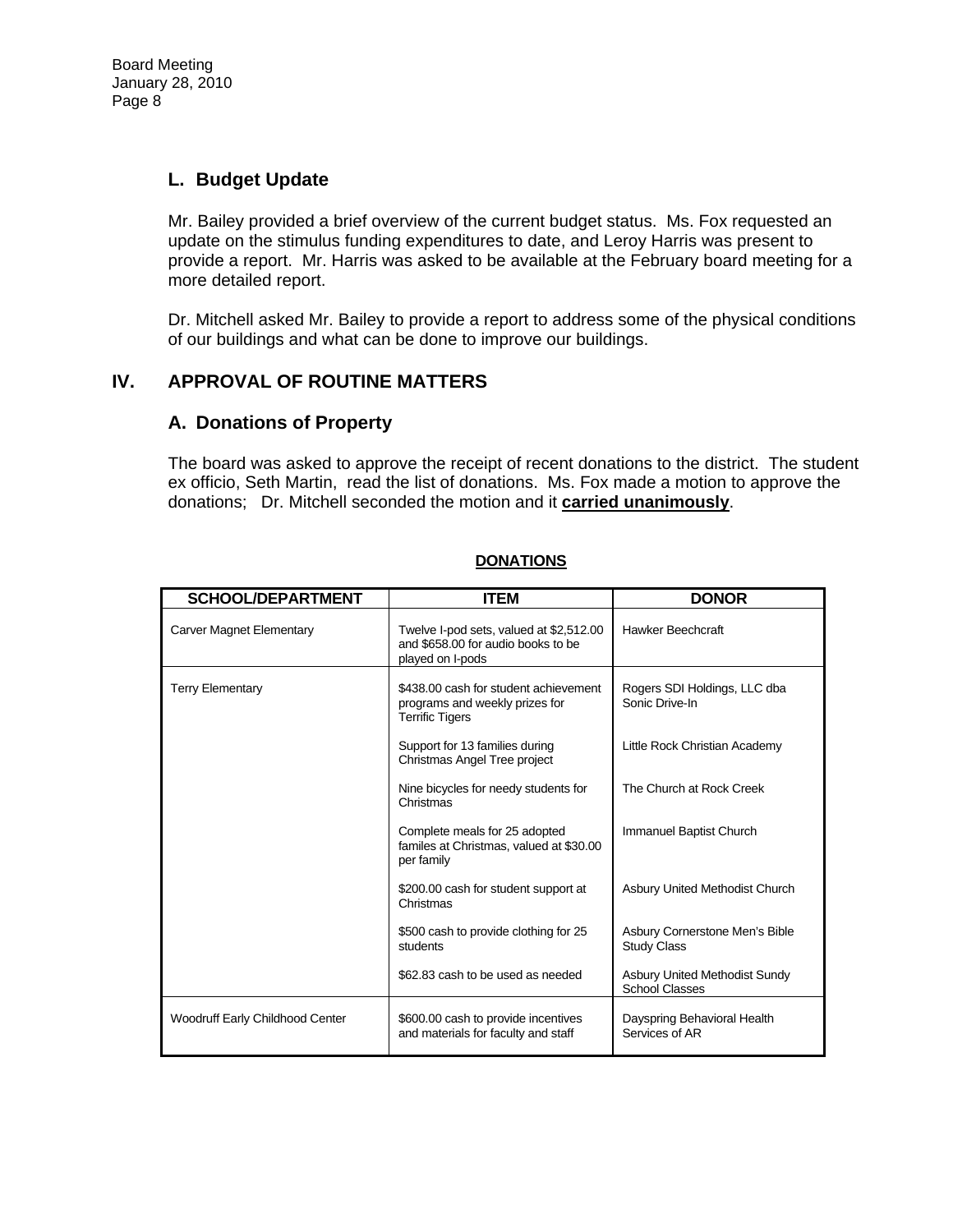## **B. Minutes**

Minutes from the regular board meeting held on December 17, 2009 and from special meetings held on January 6 and January 14, 2010 were presented for the board's review and approval. Dr. Daugherty made a motion to approve the minutes as submitted. Ms. Curry seconded the motion and it **carried unanimously**.

# **V. EDUCATIONAL SERVICES**

## **A. Elementary Art & Music Textbook Adoption**

The Elementary Art and Music Textbook Adoption Committee began the review and selection process as outlined in the LRSD Policy Manual in October 2009. This process was completed in November 2009 after a thorough process which included a book caravan and several meetings for review and discussion. The books were available for all elementary art and music teachers for their inspection prior to the recommendation. The committee worked to ensure that the series selected was most closely aligned to the Arkansas State Benchmarks and Frameworks.

Dr. Mitchell moved to approve the committee's recommendations. Mr. Kurrus seconded the motion and it **carried unanimously**.

#### **VI. HUMAN RESOURCES**

## **A. Personnel Changes**

Routine personnel changes were printed in the board's agenda. Mr. Kurrus moved to approve the personnel changes as presented; Dr. Mitchell seconded the motion and it **carried unanimously**.

# **VII. FINANCE & SUPPORT SERVICES**

## **A. Monthly Financial Reports**

The monthly financial reports were provided for the boards review as part of their agenda. Mr. Bailey was present to respond to questions. No action was required.

# **B. Proposed Bond Refunding**

The administration recommended that the Board approve a Resolution authorizing Stephens Inc. to file an application with the State Board of Education to submit a competitive bid in connection with the public sale of bonds. Refunding of the District's outstanding bond issues is expected to produce debt service savings, which proceeds would be used to provide capital improvements.

Mr. Bailey reported that the potential savings could be as high as \$36.6 million. Mr. Kurrus moved to approve the resolution. Ms. Fox seconded the motion and it **carried 6-0**.

*Dr. Daugherty was absent from the meeting prior to the discussion and during the vote.*